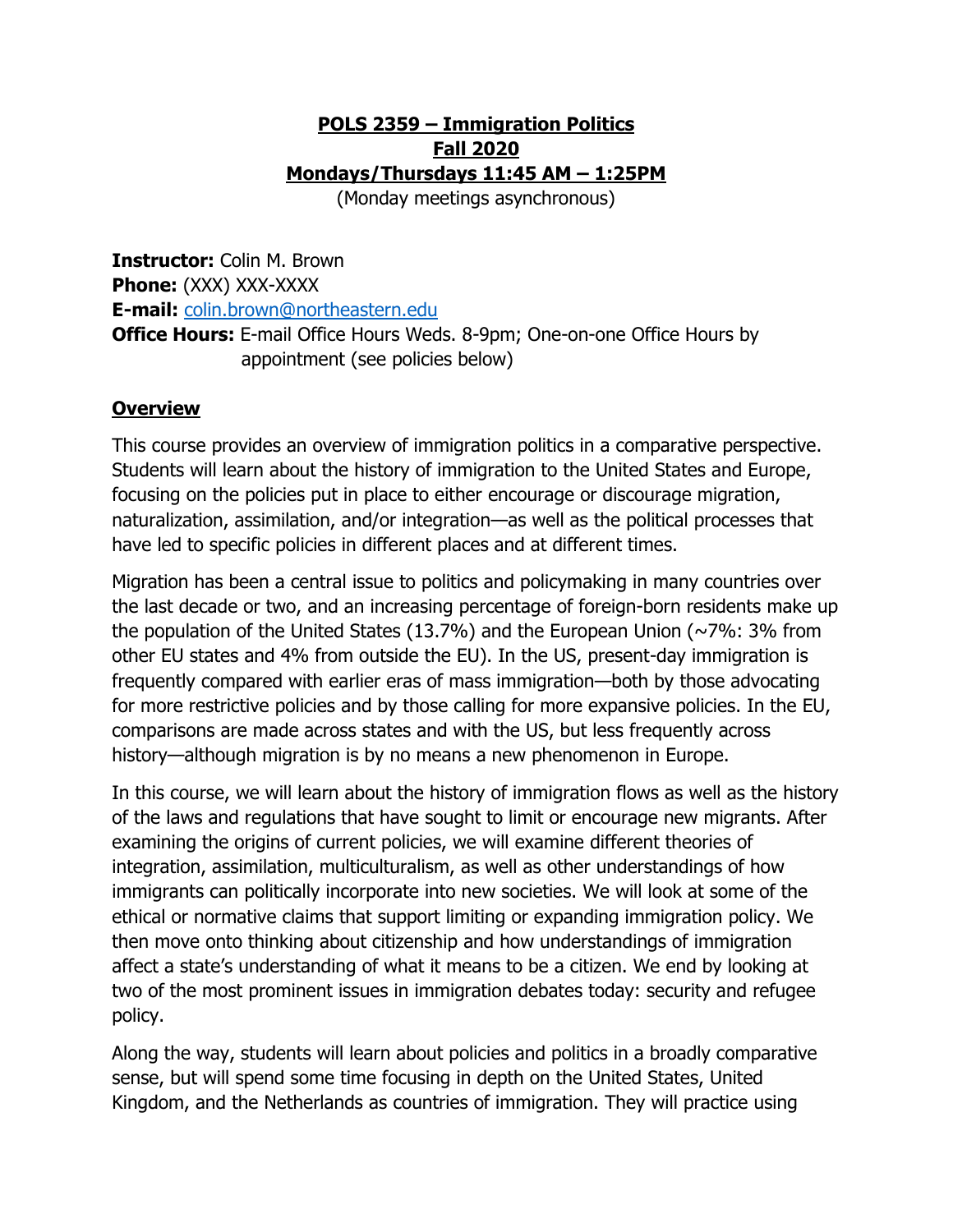empirical evidence to determine between theoretical explanations for why policies have been enacted, as well as using data to support normative arguments about what policies they believe should be enacted. The course will require students to seek out new information and evidence in support of their own arguments around immigration policy, and introduce them to a number of helpful resources and data sources.

# **Course Learning Outcomes**

Students will be able to:

- Describe the patterns of immigration that have shaped world politics in the past few decades, as well as current theories for how these patterns evolved
- Compare and categorize immigration and integration policies as they exist in European, American, and other contexts
- Outline the ethical claims made in favor of and against immigration and citizenship policies, and use evidence to defend their own stances on at least some issues related to immigration
- Explain how political, economic, and security issues have affected immigration and citizenship policies at different points in time.
- Evaluate contemporary debates about immigration in terms of broader trends, and assess the strength of existing theories in light of current events.
- Search for and find relevant academic texts in political science, and assess the value of original and secondary sources of argumentation and evidence.
- Summarize academic writing in political science, explain the arguments within to others, and highlight unresolved questions in the existing literature.
- Reflect on their own attitudes toward and knowledge of immigration policy, argue for their own positions orally and in written communication, and explain their own positionality relative to the topic.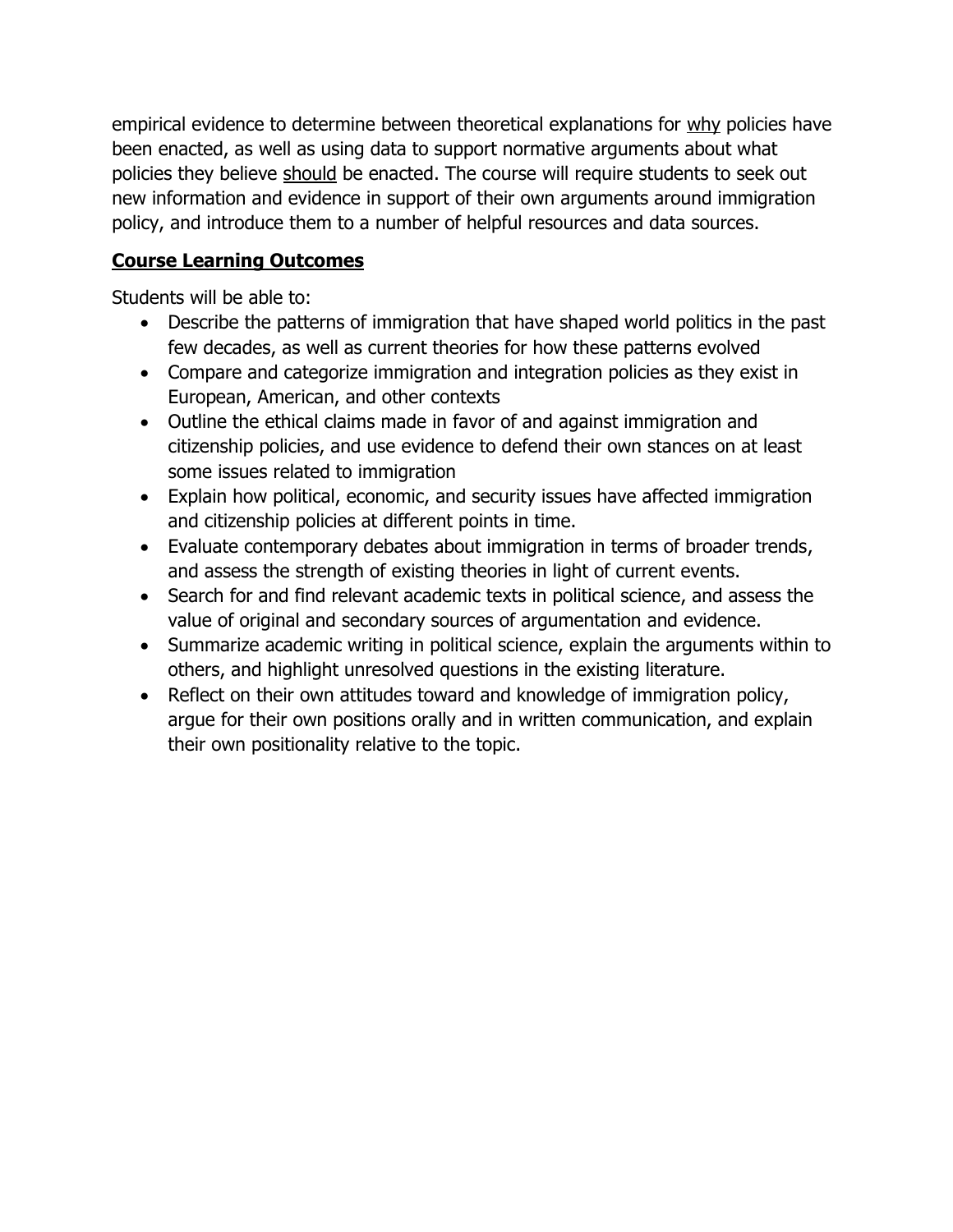## **Assignments**

- **Participation – 20%:** Students are expected to attend all class sessions, and to contribute to the class by an active combination of asking questions during seminar-style sessions, participating in classwide discussions, contributing to small-group in-class work, and staying proactively in communication with the instructor to discuss learning obstacles and how to overcome them.
	- $\circ$  Small-group presentations on Nov. 23 are included here, worth  $\sim$  5%
- **Preflection/Reflection Paper – 5%/10%:** Students will write a short preflection on what they already know about the topic at the beginning of the course, as well as their position relative to the topic. At the end of the semester, students will submit a written reflection on how their perspectives have changed in regard to their knowledge and positionality.
	- o Preflection (500-750 words) due Sept. 17 (Non-graded; full points given for any reasonable submission).
	- $\circ$  Reflection (1000 to 1500 words) due Dec. 3 (*Graded*)
- **Leading Discussion – 10%:** Students will be expected to lead 20-30 minutes of seminar-style discussion once in the semester, and to write a 2-3 page précis afterward that summarizes the key points discussed in their focus article and during our discussion (to be shared with the class as a study guide)
	- $\circ$  Sign up for preferred week/topic no later than Sept. 15
	- $\circ$  Submit your précis within a few (3-4) days of leading discussion
- **Response Papers– 15%:** Students will write a 500-750 word response reflecting on two readings that capture their interest. One must be from Weeks 2-6, the other from the following weeks. (*Non-graded*; full points given for any reasonable submission).
	- $\circ$  Due no later than Oct. 19 and Dec. 10, earlier submission encouraged.
- **Draft Independent Study Proposal – 15%:** Students will analyze an academic article of their interest on a topic related to the course, develop a research question that the article leaves open, and write a reading list that would help them with future research on the topic.
	- o Due Dec. 10
- **Group Paper – 25%:** Students will work in small groups to write an evidencebased policy paper ( $\sim$ 15 pages) recommending a change in immigration, naturalization, integration, or some other policy for a country other than their own countries of citizenship.
	- o Due Dec. 17

Final course grades will be calculated from total percentages, without rounding —

• A: 94% or above%, A-: 90% to 93.99%, B+: 87% to 89.99%, B: 83% to 86.99%, B-: 80% to 82.99%,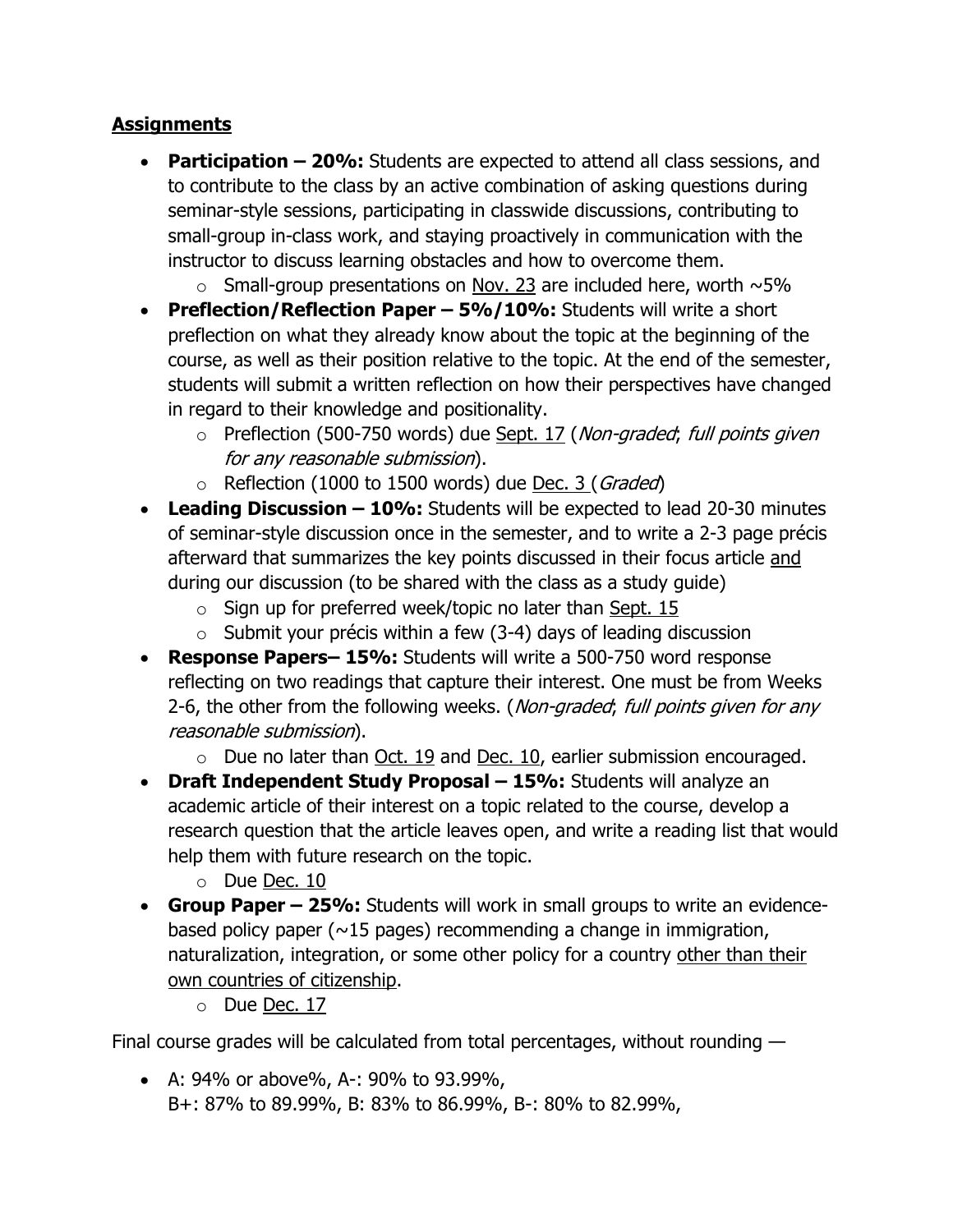C+: 77% to 79.99%, C: 73% to 76.99%, C-: 70% to 72.99%, D+: 67% to 69.99%, F: 66.99% or below.

# **Texts Required for Purchase:**

- Sasha Polakow-Suransky, Go Back To Where You Came From: The Backlash Against Immigration and the Fate of Western Democracy (Bold Type Books, 2017)
- For the Week of Nov. 16, expect to purchase an additional novel or to rent/purchase two movies (expected cost \$10-40)

# **Reading Schedule**

Readings should be completed no later than the Thursday of the week assigned. Unless otherwise indicated, Monday meetings will be asynchronous with lectures posted as far in advance as possible. Thursday meetings will be synchronous (meeting online at the assigned time) and will be largely student-led, centered on discussions of the assigned readings.

IMPORTANT: Note that we are not meeting in real-time on one Thursday (Oct. 1) and we are meeting in real-time on one Monday (Oct. 26)

\*Starred readings will be the focus of student-led discussions during our class meetings (see assignment; readings with \*\*two stars will have two discussants)

Sept. 10: Introduction/History of Migration

- OECD International Migration Outlook (latest edition, likely 2019), Chapter 1
	- $\circ$  Note: just skim the first chapter of this report for general trends; no need to read in-depth or for specific details
- Donna Gabaccia, "'Is Everywhere No Where?' Nomads, Nations, and the Immigrant Paradigm of American History," Journal of American History, 86:3 (1999): 1115-34
- Andrew Geddes and Peter Scholten, The Politics of Migration and Immigration in Europe (2nd ed.), Sage: 2016, Chapter 1

Sept. 14 and 17: History of US Migration Policy Preflection Paper Due

- Alejandro Portes & Rubén G. Rumbaut, Immigrant America: A Portrait (4<sup>th</sup>) Edition) University of California: 2014, Chapter 1 "The Three Phases of US-Bound Immigration" pp 1-47
- Daniel Tichenor, Dividing Lines: The Politics of Immigration Control in America, Chapters 2, 5, and 8, pp. 16-45, 114-149, 219-241
- Roberto G. Gonzales, Lives in Limbo: Undocumented and Coming of Age in America. University of California: 2015, pp. 208-235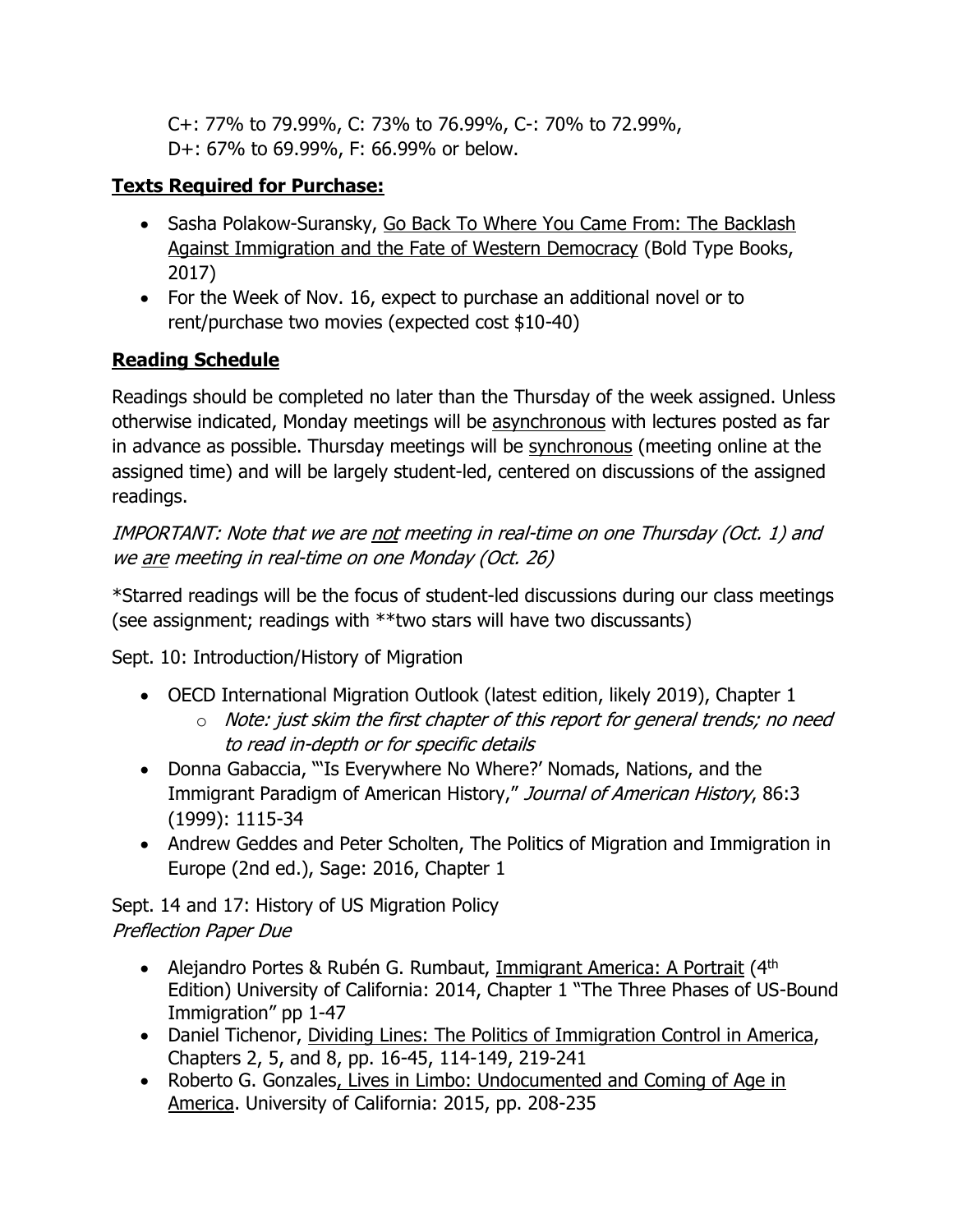Sept. 21 and 24: Assimilation and Integration in the US Context

- Madison Grant, The Passing of the Great Race, (Scribner's, 1918), Chapter 1: "Race and Democracy"
	- $\circ$  Note: read this as a historical artifact, not for facts! (this is a founding document of the eugenics movement)
- Gary Gerstle, "Liberty, Coercion, and the Making of Americans," Journal of American History, 84:2 (1997), 524-558
- \*\*Richard Alba and Victor Nee, Remaking the American Mainstream, Pages 17-59, 282-292
- \*Daisy Verduzco Reyes, "Inhabiting Latino Politics: How Colleges Shape Students' Political Styles," Sociology of Education, 88:4 (2015): 302-319
- Kelly Birch Maginot, "Effects of Deportation Fear on Latinxs' Civic and Political Participation," Ethnic and Racial Studies, 2020.
	- $\circ$  Note: no statistical methods background is assumed in this class; for this and any other papers that employ advanced statistics, you should understand where they got their data from, but you can then skip over the results to the analysis/discussion.

Sept. 28 and Oct. 1: History of European Migration Policy

#### NOTE: No Synchronous Class on Oct. 1

- Peter Gatrell, The Unsettling of Europe, Basic Books: 2019, pp. 1-15
- Hans van Amersfoort & Mies van Niekerk, "Immigration as a Colonial Inheritance," Journal of Ethnic and Migration Studies, 2006.
- Christian Joppke, "Why Liberal States Accept Unwanted Immigration," World Politics 50 (1998): 266-293.
- Philipp Lutz, "Variation in Policy Success: Radical Right Populism and Migration Policy," West European Politics, 42:3 (2019), 517-544

Oct. 5, 8, and 15: Assimilation and Integration in the European Context

- Sasha Polakow-Suransky, Go Back to Where You Came From, 2017, pp. 1-44, 63-80, 101-128
- Leo Lucassen, David Feldman, and Jochen Oltmer, Paths of Integration, 2006
	- o Lucassen, Feldman and Oltmer: "Immigration in Western Europe, Then and Now" pp. 7-21
	- o \*Lucassen, "Poles and Turks in the German Ruhr Area: Similarities and Differences" pp. 27-43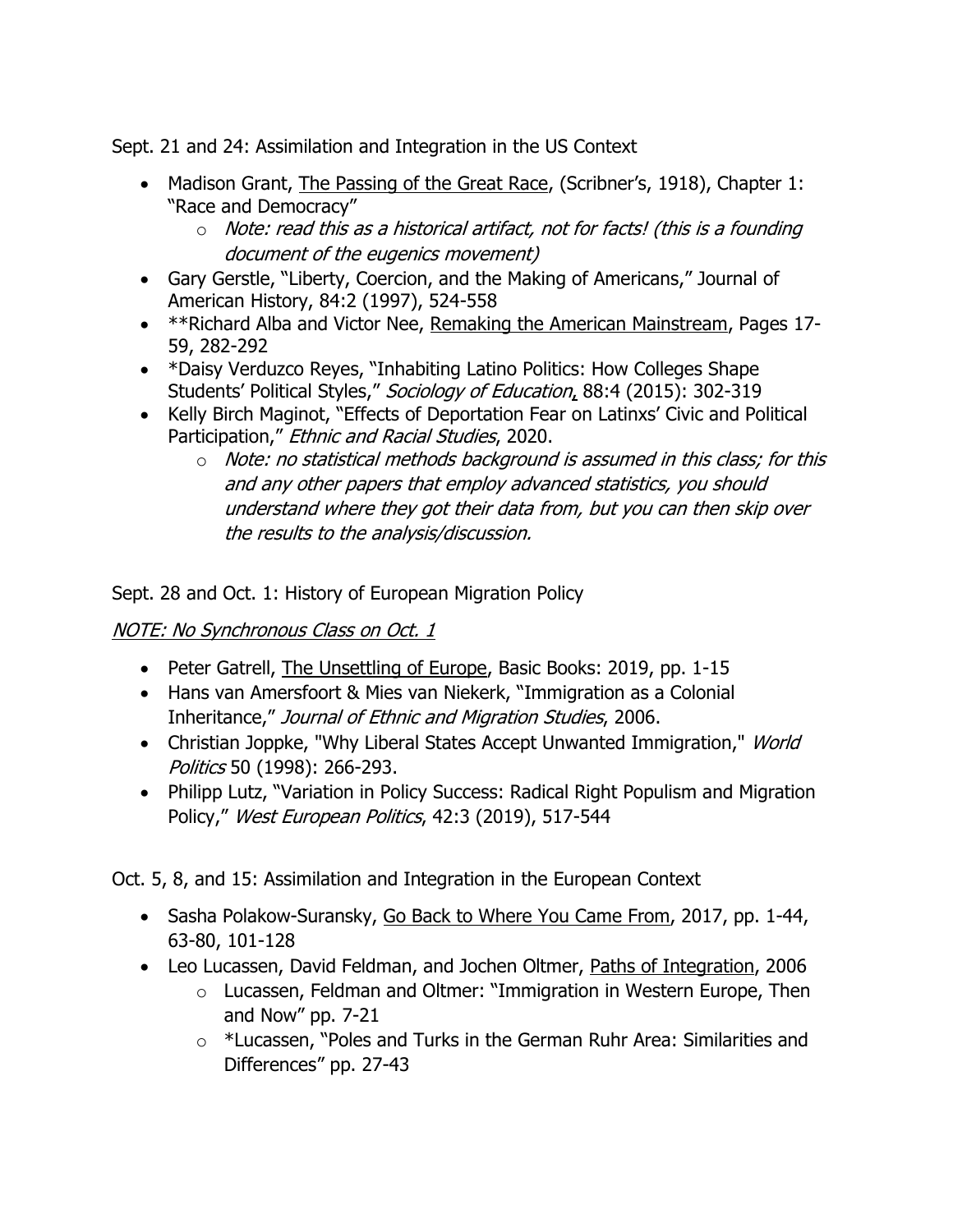- $\circ$  \*Laurence Brown, "Afro-Caribbean Migrants in France and the United Kingdom" pp. 177-195
- \*Richard Alba and Nancy Foner, "Comparing Immigrant Integration in North America and Western Europe: How Much Do the Grand Narratives Tell Us?" International Migration Review 48 (2014): 263-291
- Rafaela Dancygier, Dilemmas of Inclusion: Muslims in European Politics, 2017, pp. 141-169
- \*Timothy Hellwig and Abdelkader Sinno, "Different Groups, Different Threats: Public Attitudes Toward Immigrants," Journal of Ethnic and Migration Studies 43 (2017): 339-358

Oct. 19 and 22: Multiculturalism

Response Paper 1 Due 10/19

- Augie Fleras, The Politics of Multiculturalism, Palgrave MacMillan: 2009, Chapters 3 & 4, pp. 55-88
- \*Han Entzinger, "The Rise and Fall of Multiculturalism: The Case of The Netherlands" in Towards Assimilation and Citizenship, Christian Joppke and Eva Morawska, eds., Palgrave MacMillan: 2003, pp. 59-86
- \*Paul Scheffer, Immigrant Nations, Polity: 2011. Chapter 1, pp. 1-33
- Han Entzinger, "The Growing Gap Between Facts and Discourse on Immigrant Integration in the Netherlands," Identities, 2014

October 26 and 29: The Ethics of Immigration

NOTE: Additional (Monday) Synchronous Class on Oct. 26 – No Asynchronous Lecture

- Michael Walzer, "Membership," in The Immigration Reader, David Jacobson, ed. Chapter 16, pp. 341-364
- \*Joseph Carens, The Ethics of Immigration, Oxford: 2013. Chapters 2 & 3, pp. 19-61
- \*\*Ayelet Shachar, The Birthright Lottery, Cambridge: Harvard University: 2009, pages 1-15. 134-190
- \*\*David Frum, "If Liberals Won't Enforce Borders, Fascists Will," The Atlantic, April 2019
- Shikha Dalmia, "Restrictionism Is the Road to Fascism in America, Not Open Door Policies," Reason, March 29, 2019
- Radley Balko, "For Immigration Opponents, Any Old Argument Will Do," The Washington Post, March 13, 2019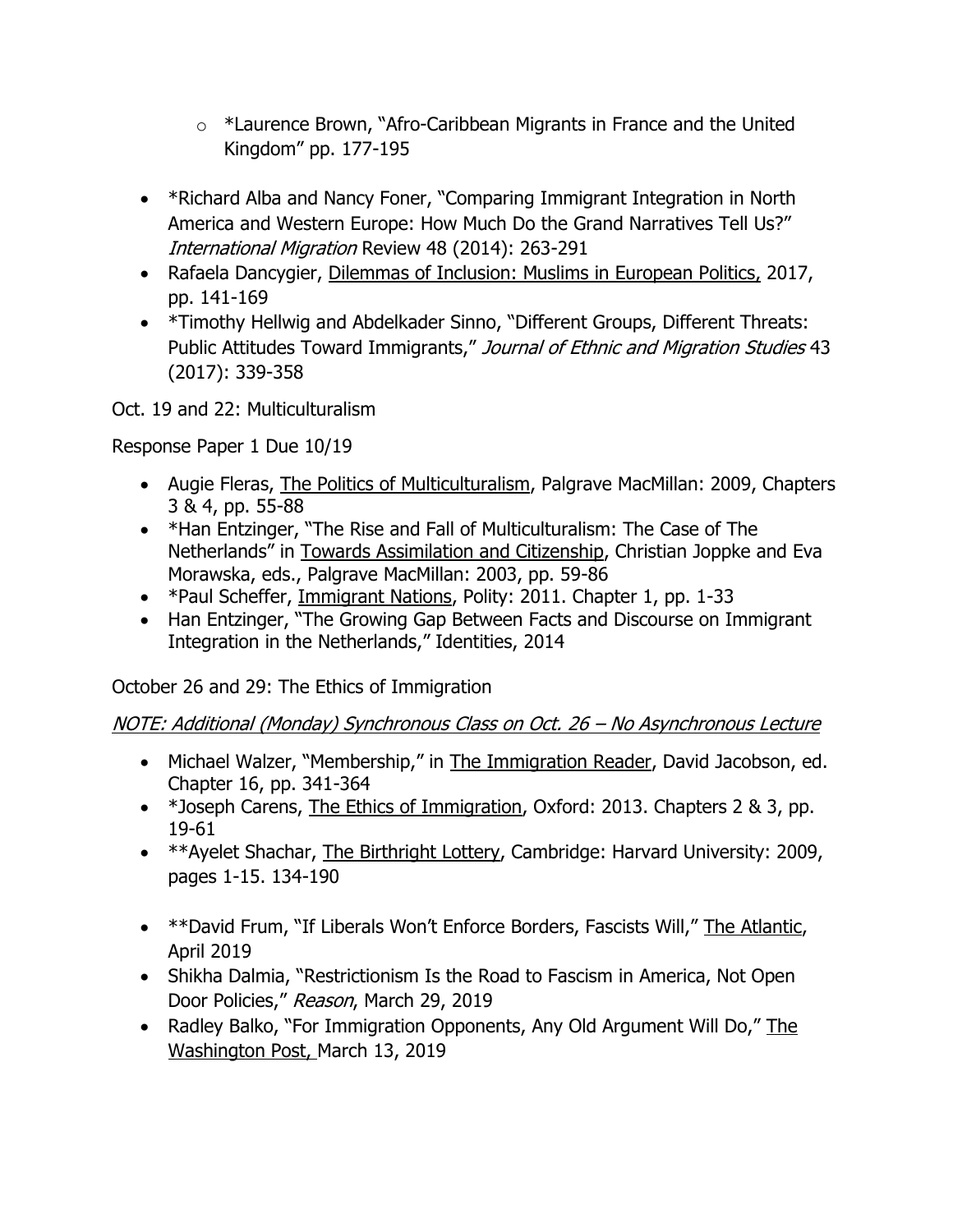Nov. 2, 5, 9, and 12: Citizenship and Citizenship Policy

- Christian Joppke, Citizenship and Immigration, Polity: 2010. Chapter 1.
- \*Sofya Aptekar, The Road to Citizenship, New Brunswick: Rutgers 2015, pp. 13- 45
- IntelligenceSquared US: "Motion: Give Undocumented Immigrants a Path to Citizenship"
	- o Note: Shorter podcast version required; longer video version optional but recommended
- Podcast: "For Whom the Cowbell Tolls," Radiolab, 2019.
- \*\*Irene Bloemraad, Becoming a Citizen: Incorporating Immigrants and Refugees in the United States and Canada. University of California: 2006, pp. pp. 1-15, 65- 66, 73-98, 102-110, 114-137. \*Katia Pilati and Laura Morales: "Ethnic and Immigrant Politics vs. Mainstream Politics," Ethnic and Racial Studies 39:15 (2016), 2796-2817

Nov. 16, 19, and 23: Immigration in Culture

## Note: No additional asynchronous material for these weeks apart from the student presentations due Nov. 23

Students will work in small groups and will choose from the following materials (or some other similar choice of interest to the group; it just needs to be approved in advance to make sure it connects to the material!)

- Novel: Anna Seghers, Transit
- Movies: Godfather Part II & Man Push Cart
- Novel: Chimamanda Ngozi Adichie, Americanah
- Memoir: Francisco Cantu, The Line Becomes a River
- Novel: Laila Lalami, The Other Americans
- Movies: Welcome to the Hartmanns and Stranger in Paradise

Nov. 30, and Dec. 3: Refugees and Asylum

Convention and Protocol Relating to the Status of Refugees, 1951 & 1967

- \*\*David Haines, Safe Haven? A History of Refugees in America, pp. 1-20; 57-75
- Sasha Polakow-Suransky, Go Back to Where You Came From, pages TBD
- Academic piece on determinants of refugee policy post-2015 TBD

#### Dec. 7 – Conclusions

#### NOTE: Additional (Monday) Synchronous Class on Dec. 7 – No Asynchronous Lecture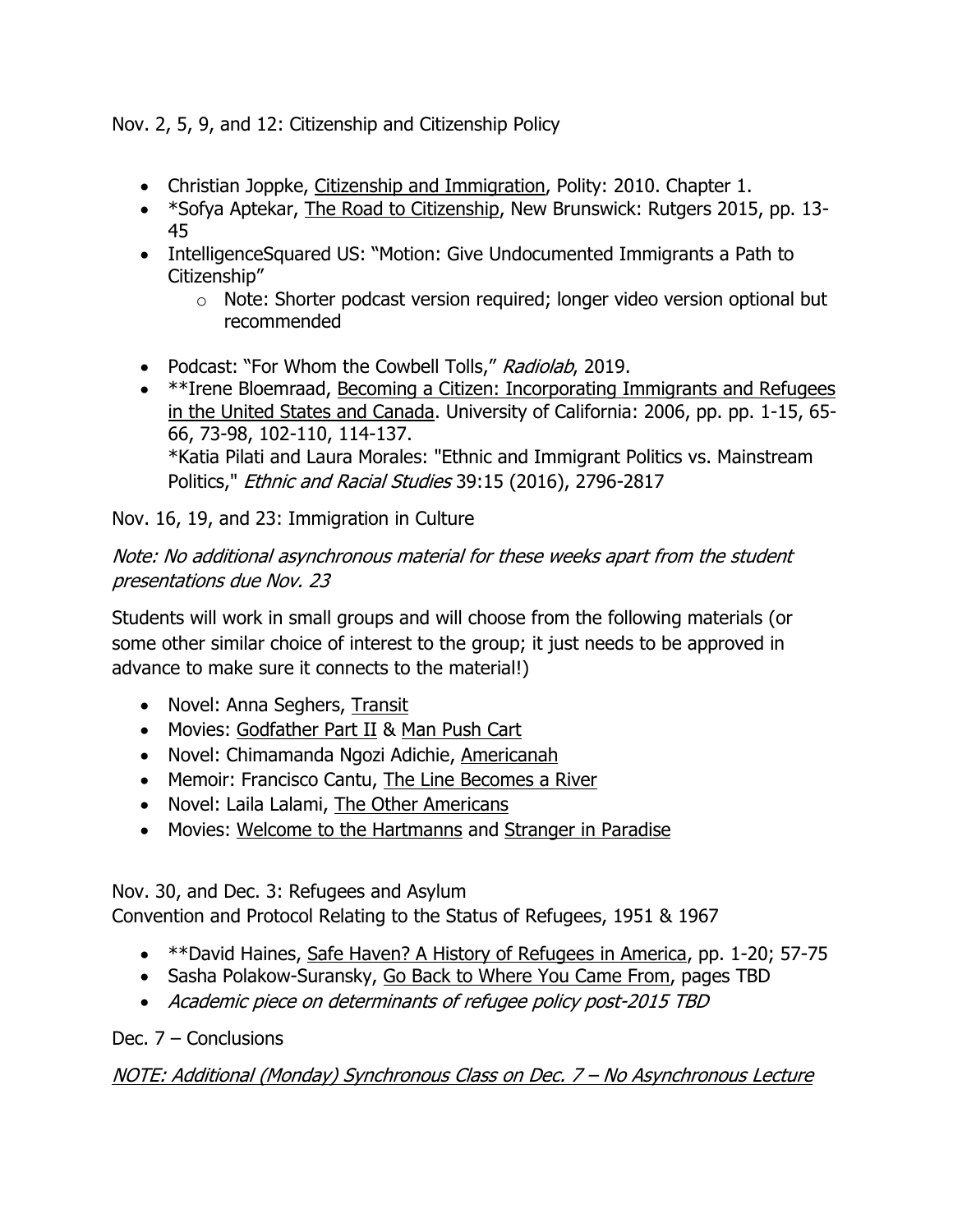• \* Elizabeth F. Cohen, "The Political Economy of Immigrant Time: Rights, Citizenship and Temporariness in the Post-1965 Era," Polity, 47:3 (2015), 337-351

#### **Policies**

#### Office Hours

Office Hours are your chance to ask questions, get to know me as an instructor/researcher, talk about related issues not covered by the class...whatever is useful for you. You don't need to have specific questions, and as long as we're talking about something vaguely related to our course or to your development as a student and/or as an intellectual, it's a good use of our time. There are three kinds of office hours:

- Open Office Hours I will be stay on Zoom for 15 minutes after every live course meeting; anyone can come and this will be more of a group conversation
- Individual Office Hours Please e-mail me at any time to set up a one-on-one Zoom or phone call, with 2-3 days notice if at all possible. When you e-mail me, let me know generally what topics you want to talk about and how long you think you'll need, as well as some times that work.
- E-mail Office Hours Wednesdays from 8-9, I will be actively checking my e-mail and I will reply as quickly as possible to any e-mails sent during that time. (Think of this time like texting, but for old people like me).

#### Late Assignment Policy

t is understood that students have a high workload and many different priorities during the semester. Therefore, any one of the individual assignments (preflection, reflection, response paper, or proposal) may be turned in up to 24 hours late with no penalty OR up to one week late with a penalty equal to one letter grade. If you need to take this extension, simply e-mail the instructor before the due date indicating that your paper will be late (you do not need to give a reason!). Papers received more than one week late or without notification will not receive credit and may not receive instructor feedback.

(Other extensions may be possible and/or the late penalty may be waived but you must check in with me so we can come up with a solution that best fits our schedule and your own constraints. Don't hesitate to ask)

The précis does not have a strict due date but for your classmates' sake, please submit it within a few (3-4) days after your turn to lead discussion.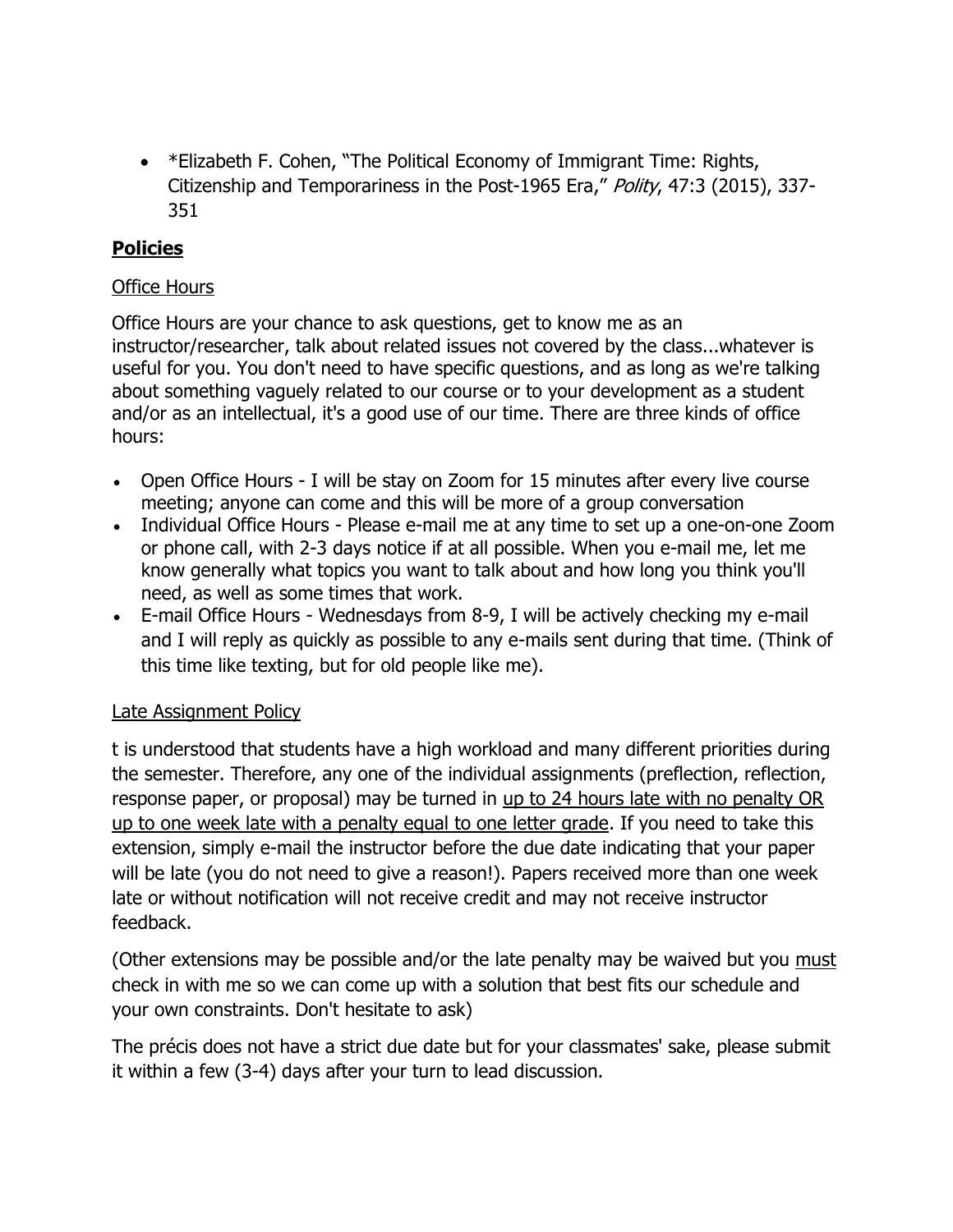The group final paper is due as late as possible to meet Northeastern's grading deadlines and cannot be turned in late except for exceptional circumstances and will require a short-term incomplete grade. This is not completely impossible but is strongly discouraged.

#### Academic Integrity

The Department of Political Science takes very seriously the issue of academic honesty, and as set forth in Northeastern University's principles on Academic Honesty and Integrity Policy (the complete text can be found at [Northeastern University's Office of](http://www.northeastern.edu/osccr/academic-integrity-policy/)  [Student Conduct and Conflict Resolution\)](http://www.northeastern.edu/osccr/academic-integrity-policy/). Any student who appears to violate these principles will fail the course and will be put on academic probation. Individual faculty, with the support of the Department, can impose harsher penalties and as they deem necessary. *Cheating* is one example of academic dishonesty, and which is defined as using or attempting to use unauthorized materials, information, or study aids in any academic exercise. When completing any academic assignment, a student shall rely on his or her own mastery of the subject. Cheating includes *plagiarism*, which is defined as using as one's own the words, ideas, data, code, or other original academic material of another without providing proper citation or attribution. Plagiarism can apply to any assignment, either final or drafted copies, and it can occur either accidentally or deliberately. Claiming that one has "forgotten" to document ideas or material taken from another source does not exempt one from plagiarizing. Your instructor will clarify specific guidelines on fair use of material for this class.

Correct citation practices and academic honesty are an expectation of this course, but are also a skill students need to learn (and often need guidance on). If you are uncertain what to do in a situation, do not hesitate to ask the instructor beforehand to avoid creating a larger issue later.

#### Learning in a Pandemic

This class is happening in the context of a pandemic—while some of us are "OK," very few of us are really OK. Chances are that a lot of you know people who have lost their jobs, have tested positive for COVID-19, have been hospitalized, or perhaps have even died. You all likely have work responsibilities and family care responsibilities that have been altered beyond what you have wanted or planned for—whether those are increased burdens or the burden of decreased interpersonal connections and too much free time.

My primary goal is to help you learn everything you were hoping to learn from this class, or as close as we can get to that! I will make whatever accommodations I am able to, to help you finish and do well on your assignments in the interest of learning and understanding the class material. Under ordinary conditions, I do my best to be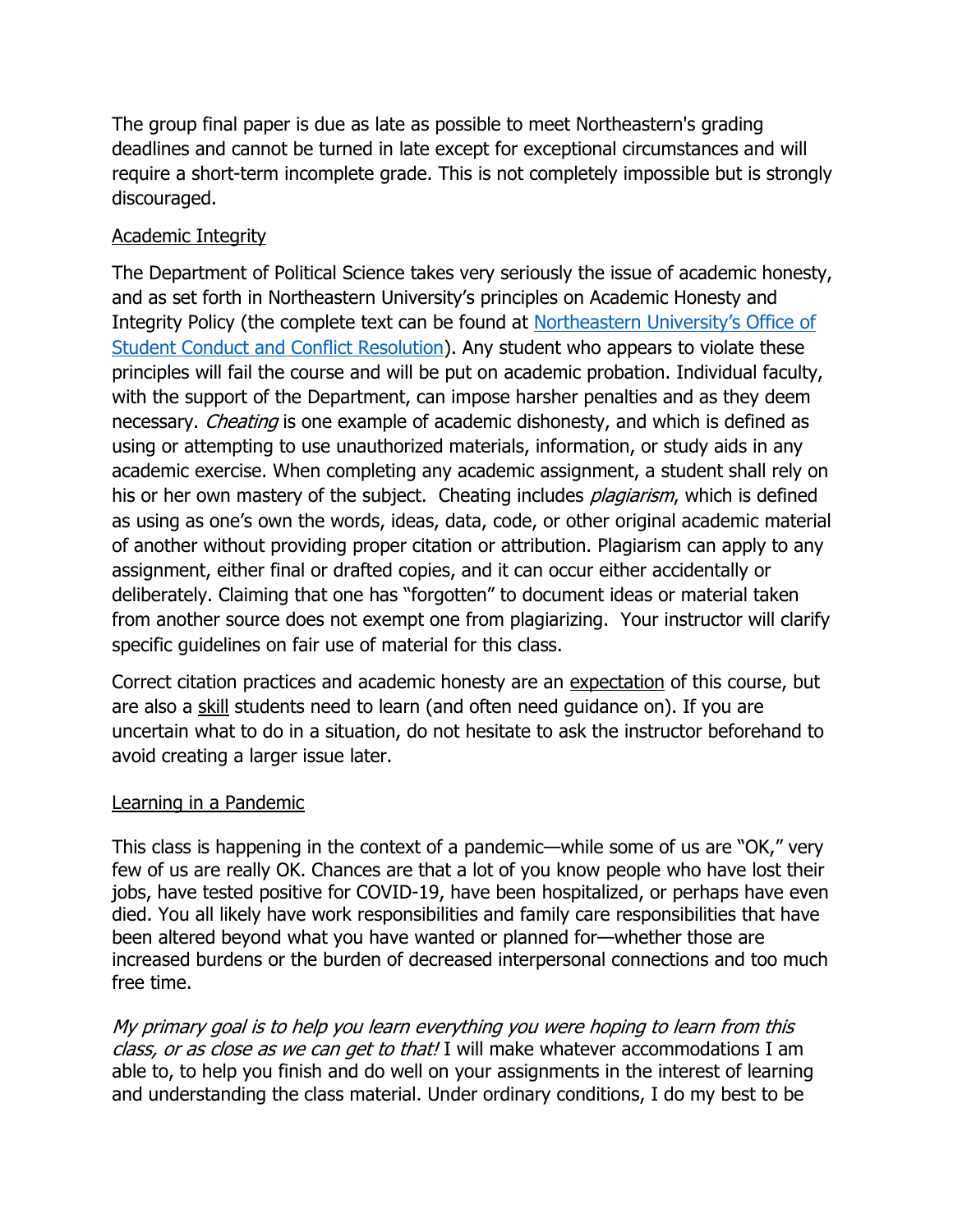flexible with grading and course expectations when students face difficult challenges. Under pandemic conditions, that flexibility and leniency is intensified.

If you tell me you're having trouble, I will not judge you or think less of you. (I hope you'll extend me the same respect.) You need to check in with me and let me know that you need accommodation, but you *never* owe me personal information about your health (mental or physical). That is why we are trying to build a culture of trust in this course. You are *always* welcome to talk to me about things that you're going through, though, whether you think I can help directly, refer you to someone, or just provide you a space to talk that you don't otherwise have.

If you need extra help, or if you need more time with something, or if you feel like you're behind or not understanding everything, **do not suffer in silence!** Talk to me! I will work with you.

(adapted from language by Andrew Heiss, Georgia State University)

## **Resources**

#### Campus Resources & Services

Students may face many barriers to learning in the course of their education, such as anxiety, depression, substance abuse, strained familial or romantic relationships, and others. Northeastern University provides you with a number of resources that may help you in whatever challenges you face, and help you find the space to succeed in your studies. [University Health and Counseling Services](https://www.northeastern.edu/uhcs/) (617-373-2772) has a wide variety of resources open to you, as do the centers and offices below:

- [Center for Spirituality, Dialogue & Service](http://www.northeastern.edu/spirituallife/)
- [Dolce Center for the Advancement of Veterans and Servicemembers \(CAVS\)](https://www.northeastern.edu/military/student-resources/cavs/)
- Global Student Success, including the International [Tutoring Center](https://cps.northeastern.edu/academic-resources/global-student-success/international-tutoring) for help with English-language learning and academic success, [Language & Culture](https://cps.northeastern.edu/academic-resources/global-student-success/international-tutoring/language-culture)  [Workshops,](https://cps.northeastern.edu/academic-resources/global-student-success/international-tutoring/language-culture) and [Reading Workshops](https://cps.northeastern.edu/academic-resources/global-student-success/international-tutoring/reading)
- [Northeastern University Police Department](https://www.northeastern.edu/nupd/)
- [Northeastern Writing Center](https://www.northeastern.edu/writingcenter/) for help with written work at any stage or type of assignment
- [Peer and Alumni Mentoring](https://cps.northeastern.edu/academic-resources/peer-mentoring)

#### Accommodations

Northeastern is fully committed to creating a community characterized by inclusion and diversity. As part of this commitment, it upholds the American with Disabilities Act as Amended of 2008 and the American with Disabilities Act and Section 504 of Rehabilitation Act, referred to collectively as the ADA. The ADA requires Northeastern to provide reasonable accommodations to students with disabilities unless doing so would